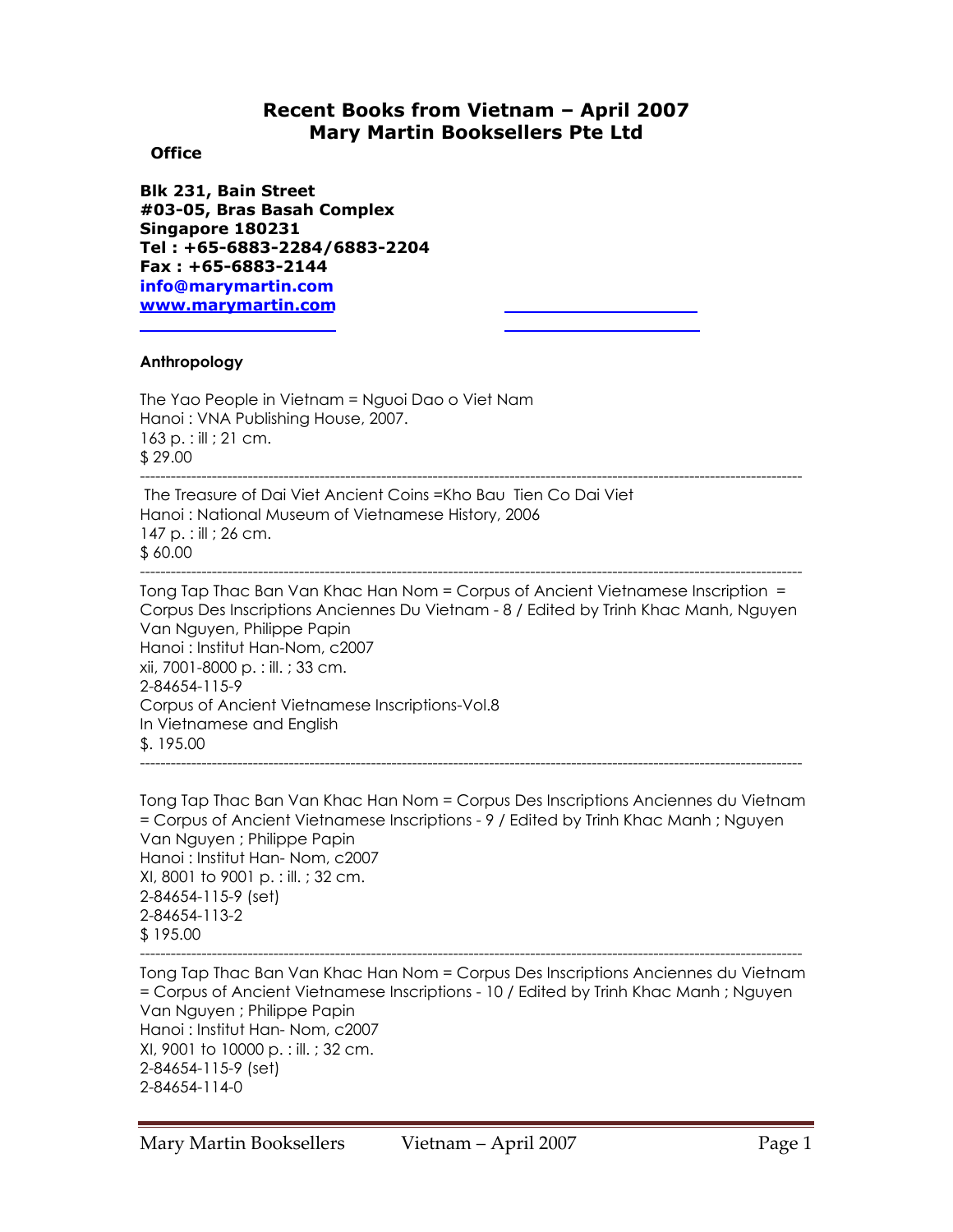\$ 195.00

Cham Muslims of the Mekong Delta : Place and Mobility in the Cosmopolitan Periphery / Philip Taylor Singapore : NUS Press,National Univ.of Singapore, 2007 xv, 313 p. ; 22 cm. Includes Bibliography and Index. 978-87-7694-009-6 9971-69-361-5 Southeast Asia Publications Series \$ 39.90

---------------------------------------------------------------------------------------------------------------------------------

[ This book provides an account of the vigorous survival of an Islamic community in the strife-torn borderlands of the lower Mekong delta and its creative accommodation to the modernizing reforms of the Vietnamese government. Officially regarded as one of Vietnam's national minority groups, the multilingual Cham are part of cosmopolitan, transnational community, and as traders, pilgrims and labour migrants are found throughout mainland Southeast Asia and beyond. Drawing on local and extra-local networks developed during a long history that includes many migrations, the Cham counter their political and economic marginalisation in modern Vietnam by a strategic use of place and mobility, with Islam serving as a unifying focus. This highly readable ethnographic study describes the settlement history and origin narratives of the Cham Muslims of the Mekong delta, and explains their religious practices, material life and relationship with the state in Vietnam and Cambodia. It offers original insights into religious and ethnic differentiation in the Mekong delta that will enrich the comparative study of culturally pluralist societies, and contributes significantly to the study of Islam, cosmpolitanism, trade, rural development and resistance and the

Malay diaspora.]

--------------------------------------------------------------------------------------------------------------------------------- Ceremonial Paintings of northern ethnic minorities in Vietnam = Tranh Tho cac dan toc thieu so phia bac Viet Nam Vietnam : Dong Son Today Foundation, 2006 228 p. : ill ; 30 cm. \$ 55.00

---------------------------------------------------------------------------------------------------------------------------------

---------------------------------------------------------------------------------------------------------------------------------

Khao Co hoc : Vietnamese Archaeology No. 2 2006 Vietnam : Vietnamese Academy of Social Sciences, Institute of Archaelogy, 2006 106 p. : ill and Maps ; 26 cm ISSN : 0866-742 Articles are in Vietnamese & English \$ 9.00

Khao Co hoc : Vietnamese Archaeology No. 3-2006 Vietnam : Vietnamese Academy of Social Sciences, Institute of Archaelogy, 2006 98 p. : ill and Maps ; 26 cm ISSN : 0866-742 \$ 9.00 ---------------------------------------------------------------------------------------------------------------------------------

Khao Co hoc : Vietnamese Archaeology No. 4-2006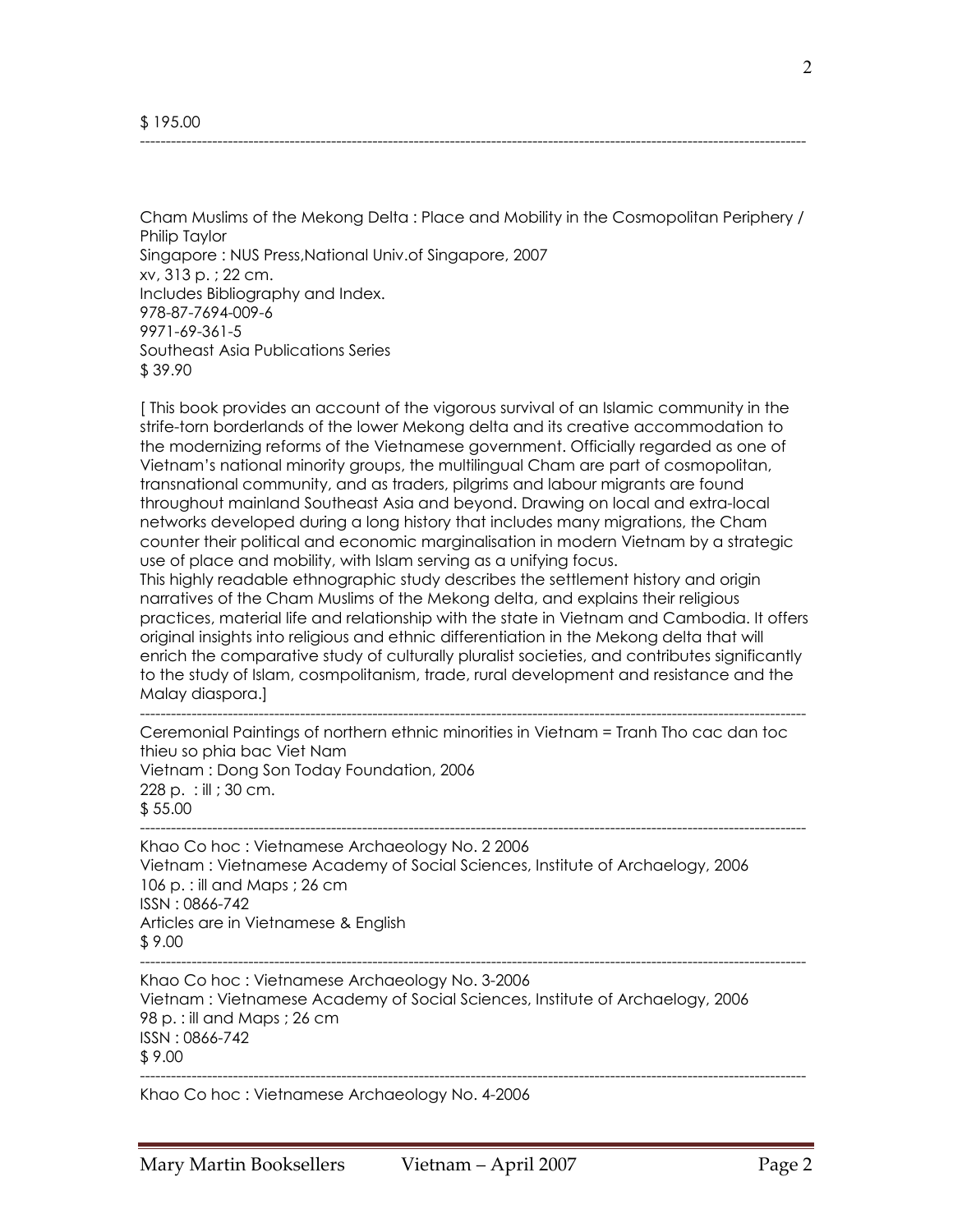Vietnam : Vietnamese Academy of Social Sciences, Institute of Archaelogy, 2006 90 p. : ill and Maps ; 26 cm ISSN : 0866-742 \$ 9.00 ---------------------------------------------------------------------------------------------------------------------------------

Khao Co hoc : Vietnamese Archaeology No. 5-2006 Vietnam : Vietnamese Academy of Social Sciences, Institute of Archaelogy, 2006 96 p. : ill and Maps ; 26 cm ISSN : 0866-742 In Vietnamese\* \$ 9.00

Khao Co hoc : Vietnamese Archaeology No. 6-2006 Vietnam : Vietnamese Academy of Social Sciences, Institute of Archaelogy, 2006 102 p. : ill and Maps ; 26 cm ISSN : 0866-742 \$ 9.00

---------------------------------------------------------------------------------------------------------------------------------

## [Contents:

The second Excavation at china Gio site (Ha Tay) Deciphering characters on a Co Loa Drum Archaeological Site Tien Lanh (Tien Phuoc Quang Nam) About the Ancient Human bones at An Son (Long An) through the Third Excavation The Issue of Dates of Cat Tien- Lam Dong Site Area Tra Kieu- Vestiges and Issues Observing Designs on the Nine Urns References Information of Archaeological Activities Book recommendation]

---------------------------------------------------------------------------------------------------------------------------------

# **Art**

To Ngoc Van : Life and Work 1906-1954= Cuoc Doi Va Su Nghiep /To Ngoc Van Hanoi : Fine Arts and Publishing House, 2006 127 p. : ill ; 25 cm. \$ 42.00

[Contents :

Famous Painter To Ngoc Van the pride of Vietnamese fine arts circles. On the occasion of the 30th anniversary of painter To Ngoc Van's death, who laid down his life on the way to the battlefield in the Dien Bien Phu campaign (1954-1984) To Ngoc Van and painters after his generation To Ngoc Van – the master of the Resistance Fine Arts Class To Ngoc Van – Artistic Biography Illustration]

--------------------------------------------------------------------------------------------------------------------------------- Huynh Phuong Dong Vision of War and Peace = Goc nhin chien tranh va hoa binh / Edited by Lindsey Kiang Massachusetts : Indochina Arts Partnership, Co.; Ho Chin Minh City, Vietnam Saigon cultural publishing House, 2006 175 p. : ill ; 23 cm.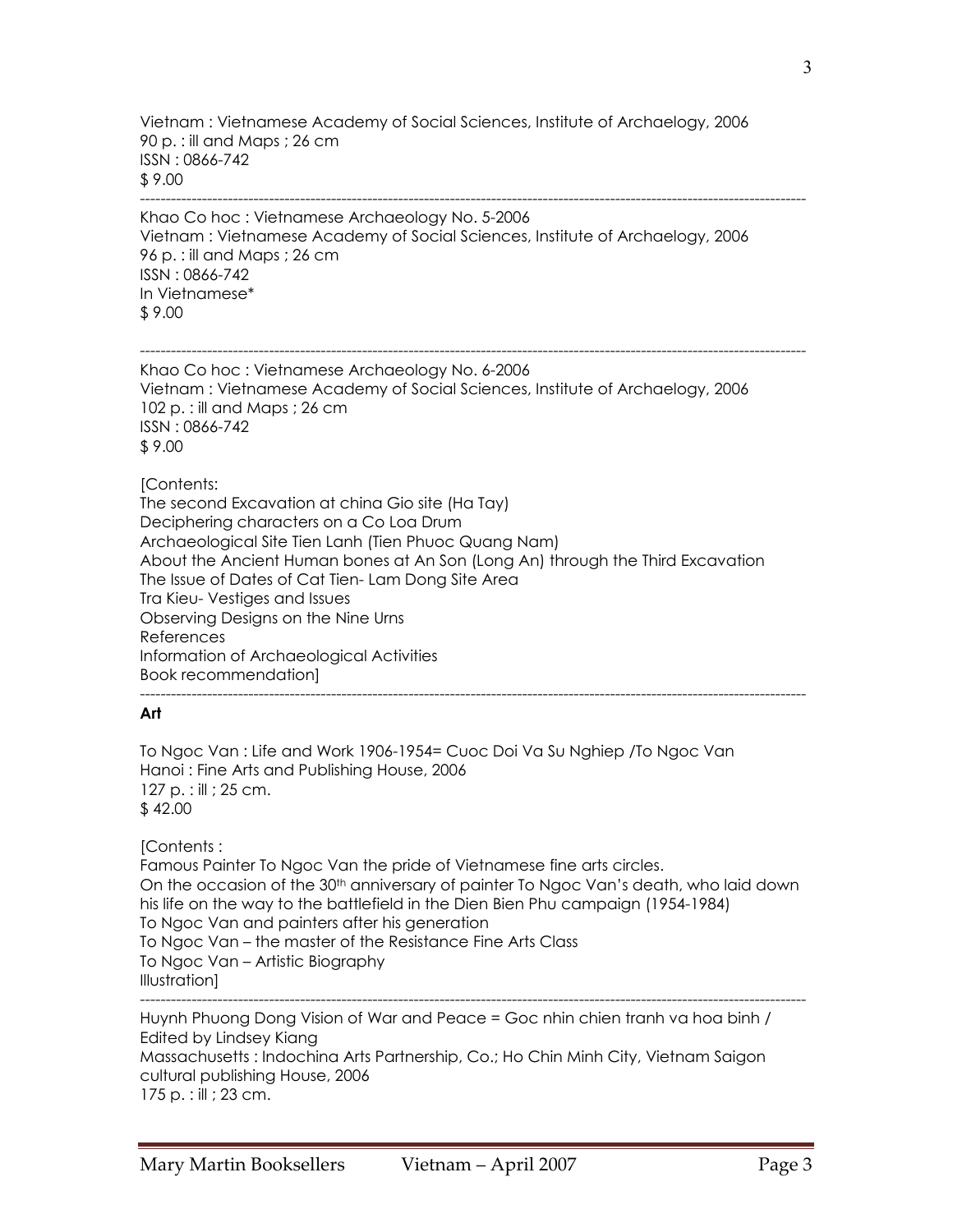4

1-880-418-74-6 \$ 35.00

[Table of Contents: Foreword by Madame Vu Giang Huong An Artist's life by Lindsey Kiang Mr. Dong by Johanna Branson Images of War Images of Peace Acknowledgements]

Vietnamese Photography in the  $20<sup>th</sup>$  Century = Anh Viet Nam The Ky XX Hanoi : Ministry of Culture and Information, 2006. 370p. : ill ; 31 cm. [Boxed Set] \$ 120.00

---------------------------------------------------------------------------------------------------------------------------------

[Contents: Preface Vietnamese Photography in the 20<sup>th</sup> Century - An Overview Editor's Note Works of the Chi Minh Prize Winners Works of the other photographers Appendix]

--------------------------------------------------------------------------------------------------------------------------------- Vietnamese Lacquer Painting : Hoi Hoa Son Mai Viet Nam / Quang Viet Hanoi : Fine Arts Publishing House, 2005 187 p. : ill ; 30 cm Includes Index \$ 50.00

[Contents: History of Vietnamese Lacquer painting: birth and development from documents, witnesses, and comment **Plates** In English Index]

#### **Economics & Development Studies**

The impact of International economic integration on the production, processing and marketing agricultural products in Vietnam: Via coffee, tea and cashewnut = Tac Dong Cua Hoi Nhap Kinh Te Quoc Te den san xuat, che bien va tieu thu mot so nong san o Viet Nam: qua nghien cuu CHE, CA PHE, DIEU / Tap the Tac Gia Hanoi : Nha Xuat Ban Ly Luan Chinh Tri , 2006 viii, 237 p. : ill ; 26 cm. \$ 15.00

---------------------------------------------------------------------------------------------------------------------------------

 [Contents: Introduction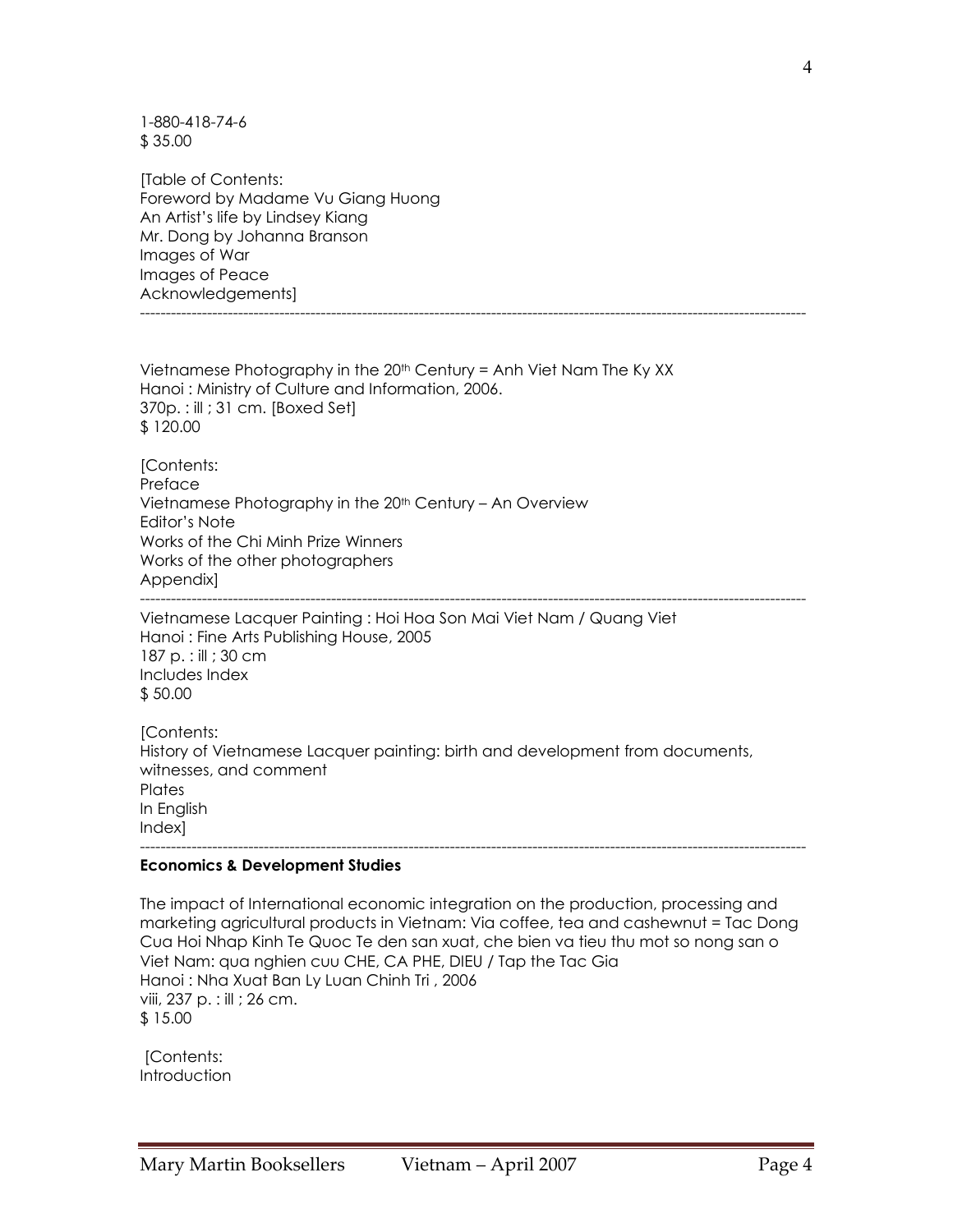Chapter 1: International economic integration: Opportunities and challenges for agricultural production in Vietnam Chapter 2: Assessing the impact of international Economic integration on coffee, tea, cashew production and marketing in Viet Nam Chapter 3: Overall assessments on the impact of IEI on coffee, tea, cashew production, processing and trading and solutions to maximize its positive and mitigate negative impacts in the coming time. References.]

--------------------------------------------------------------------------------------------------------------------------------- The Millennium Development Goals and Viet Nam's Socio-Economic Development Plan 2006-2010 Ha Noi : United Nations Country Team, 2005 41 p. ; 30 cm \$ 12.00 [Table of Contents:

Chapter 1: Introduction Chapter 2: Poverty Reduction Chapter 3: Children Chapter 4: Population, Gender and Reproductive Health Chapter 5: Environmental Quality Chapter 6: Financing and Delivering Quality Health Services Chapter 7: Summary and Recommendations Appendix: The Millenium Development Goals.]

--------------------------------------------------------------------------------------------------------------------------------- Tac Dong Cua Hiep Dinh Thuong Mai Song Phuong – Viet Nam – Hoa Ky – Den Dau Tu Truc Tiep Nuoc Ngoai Va Dau Tu Truc Tiep Cua Hoa Ky Tai Viet Nam =The impact of the U. S. – Vietnam Bilateral Trade Agreement on overall and U.S. Foreign Direct investment in Vietnam. Hanoi : National Political Publishing House, 2005 135 p. : ill ; 29 cm In Vietnamese and English \$ 19.50

---------------------------------------------------------------------------------------------------------------------------------

Forestry, Poverty Reduction & Rural Livelihoods in Vietnam / Din Duc Thuan Vietnam : Labour and Social Affair Publishing House, 2006 v. ; 25 cm. English - Vietnamese \$ 35.00

Vietnam Poverty Update report 2006 : Poverty and Poverty reduction in Vietnam 1993- 2004 Hanoi : The National Political Publishers, 2007 86 p. ; 24 cm Vietnamese Academy of Social Sciences \$ 12.00

---------------------------------------------------------------------------------------------------------------------------------

[Table of Contents: Note by Publisher Acknowledgements Summary **Introduction**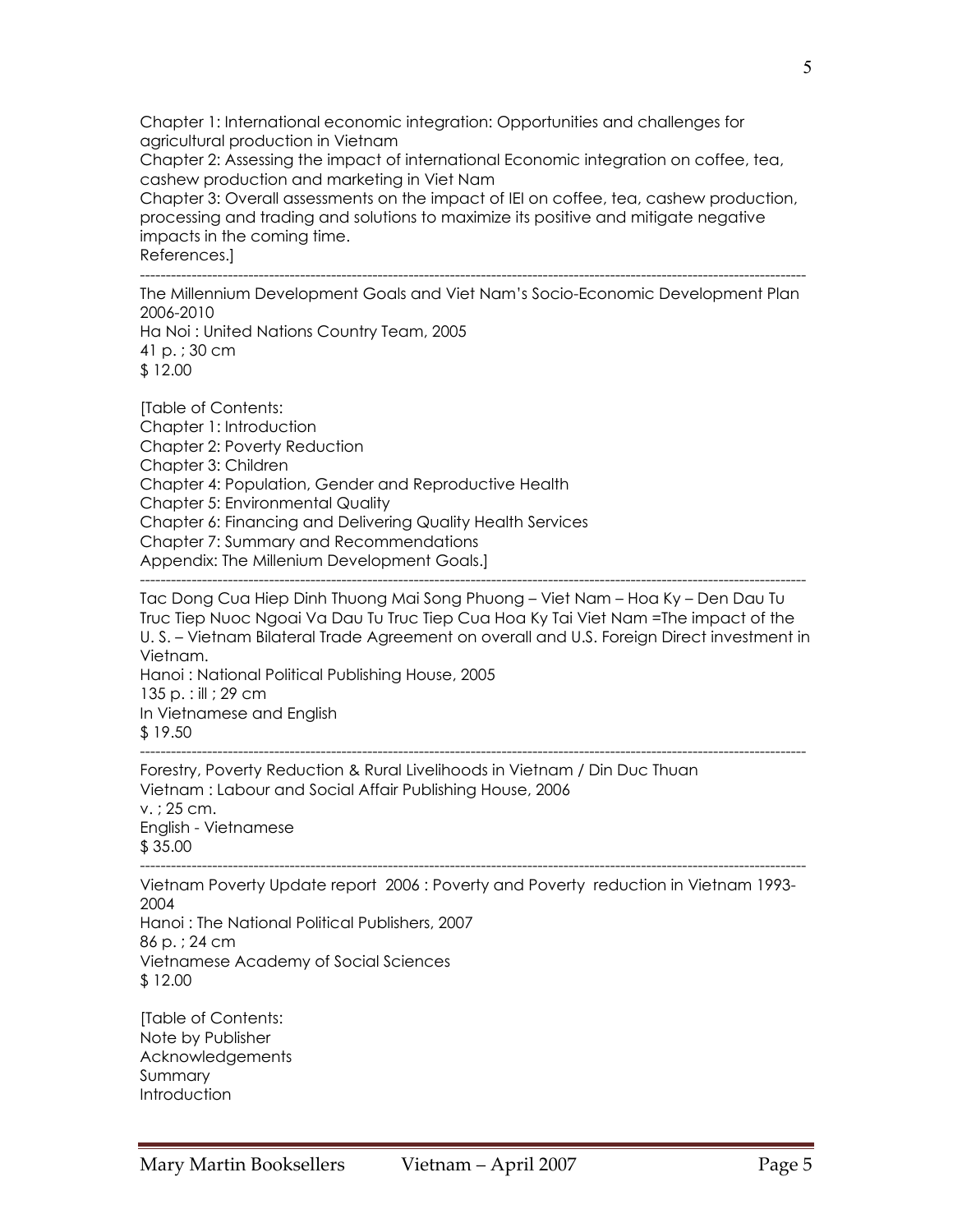- 1. Poverty and Inequality in the 1993-2004 period: Key Achievements and Issues
- 2. Poverty and Inequality at Disaggregate Levels: What the Aggregate Numbers Hide?
- 3. What factors have contributed to fast Poverty Reduction?

4. Sustaining fast Poverty Reduction: Challenges Ahead and Ways Forward References ; Appendices ; Tables; Figures; Boxes]

--------------------------------------------------------------------------------------------------------------------------------- Globalisation, Gender and Work in the Context of Economic Transition : The Case of Vietnam / Naila Kabeer and Tran Thi Van Anh Hanoi : United Nations Development Programme, c2006 iv, 32 p. ; 30 cm \$ 15.00 ---------------------------------------------------------------------------------------------------------------------------------

Global Trade and Investment Management - Core competencies for Prospering in the WTO Global Economy = Quan Ly Dau Tu Va Thuong Mai Toan Cau Cac Ky Nang Thiet Yeu De Thanh Cong Trong Nen Kinh Te Toan Cau WTO / Cong ty TNHH Thanh Ha Hanoi : Nha Xuat Ban Chinh Tri Quoc Gia, 2007 217 p. ; 30 cm \$ 20.00 ---------------------------------------------------------------------------------------------------------------------------------

Corporate Governance in Vietnam : The beginning of a long journey / Nick Freeman and Nguyen Van Lan Vietnam : (IFC) International Finance Corporation, 2006 65 p. : ill ; 29 cm Private Sector Discussions Number :22 \$ 15.00 ---------------------------------------------------------------------------------------------------------------------------------

Driving forward to realization of Hanoi Core Statement Hanoi : Consultative Group meeting for Vietnam, 2006 57 p. : ill ; 29 cm \$ 15.00

--------------------------------------------------------------------------------------------------------------------------------- European Union Development cooperation Activities in Vietnam 2004, 7<sup>th</sup> report= Lien Minh Chau Au- Cac Hoat Do Ng Hop Tac Phat Trien Tai Viet nam = L'aide Publique Au Developpment of L'union Europeenne Au Vietnam Hanoi : [SN], 2005 188 p. : ill ; 30 cm Includes CD \$ 25.00

--------------------------------------------------------------------------------------------------------------------------------- Development Assistance Database Viet Nam : Building Partnership through Information Hanoi : Consultative Group Meeting, 2006 iii, 38 p. : ill ; 30 cm \$ 12.00 ---------------------------------------------------------------------------------------------------------------------------------

Entrepreneur : The road to success – Making Markets work better for the Poor - Asian Development Bank (30 cases of successful entrepreneurs) Vietnam : Asian Development Bank, c2006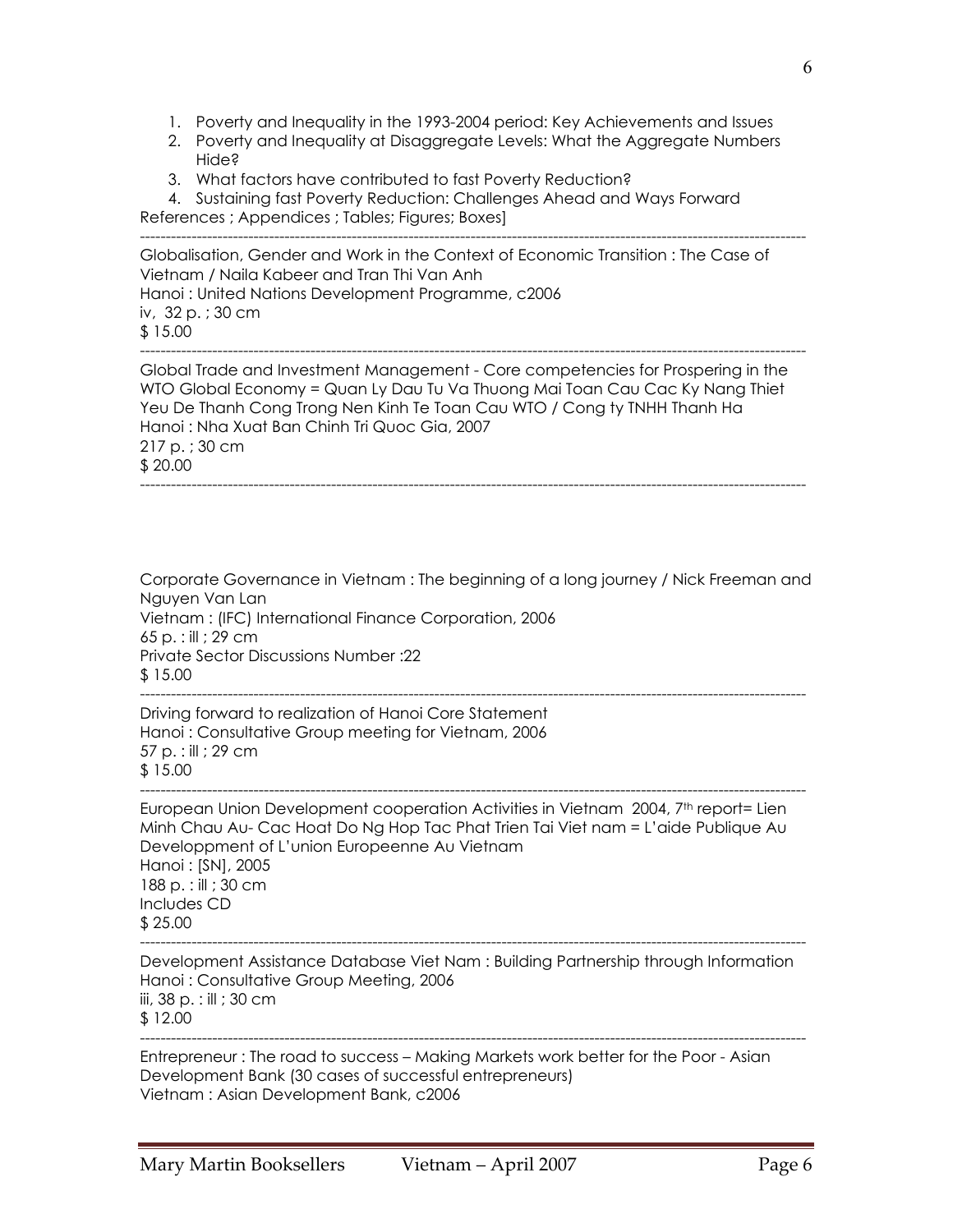#### **Environmental Studies**

Development of new Technologies and their practice for sustainable farming systems in the Mekong Delta : Proceeding of the Final Workshop of JIRCAS Mekong Delta Project Vietnam : College of Agriculture, Can Tho University, 2003 596 p,;30 cm \$ 30.00

---------------------------------------------------------------------------------------------------------------------------------

---------------------------------------------------------------------------------------------------------------------------------

Broadleaf Deciduous Forest in Southern Vietnam and their Sustainable Management / Hoang Sy Dong Hanoi : Science and Technics Publishing House, 2006 265p. : ill ; 24 cm. \$ 25.00 ---------------------------------------------------------------------------------------------------------------------------------

---------------------------------------------------------------------------------------------------------------------------------

Vietnam National Elephant Action Plan to year 2010 Hanoi : Forest Protection Department- MARD, 2006 viii, 48 p. ; 28 cm Include Maps. \$ 19.50

#### **History**

Remaining Memories = Nhung Ky Uc Con Lai /Nguyen Duy Kien Hanoi, 2006 112 p. : ill ; 21 cm. \$ 55.00

[Contents: Foreword Chapter 1: Historic sites Chapter 2: Landscapes Chapter 3: Every day life Chapter 4: Symbols Chapter 5: Home sweet home Chapter 6: Traces of War Chapter 7: Come back to the Capital Chapter 8: Some images of the author.]

---------------------------------------------------------------------------------------------------------------------------------

Memorial of a Glorious Time : Photograph Material on the Vietam War = Ky Uc Thoi Oanh Liet : Anh Phong Su Ve Chien Tranh Viet Nam Vietnam : Nha Xuat Ban Tong Hop Thanh Pho Ho Chi Minh, 2003 227 p. : ill ; 25 cm \$ 30.00 ---------------------------------------------------------------------------------------------------------------------------------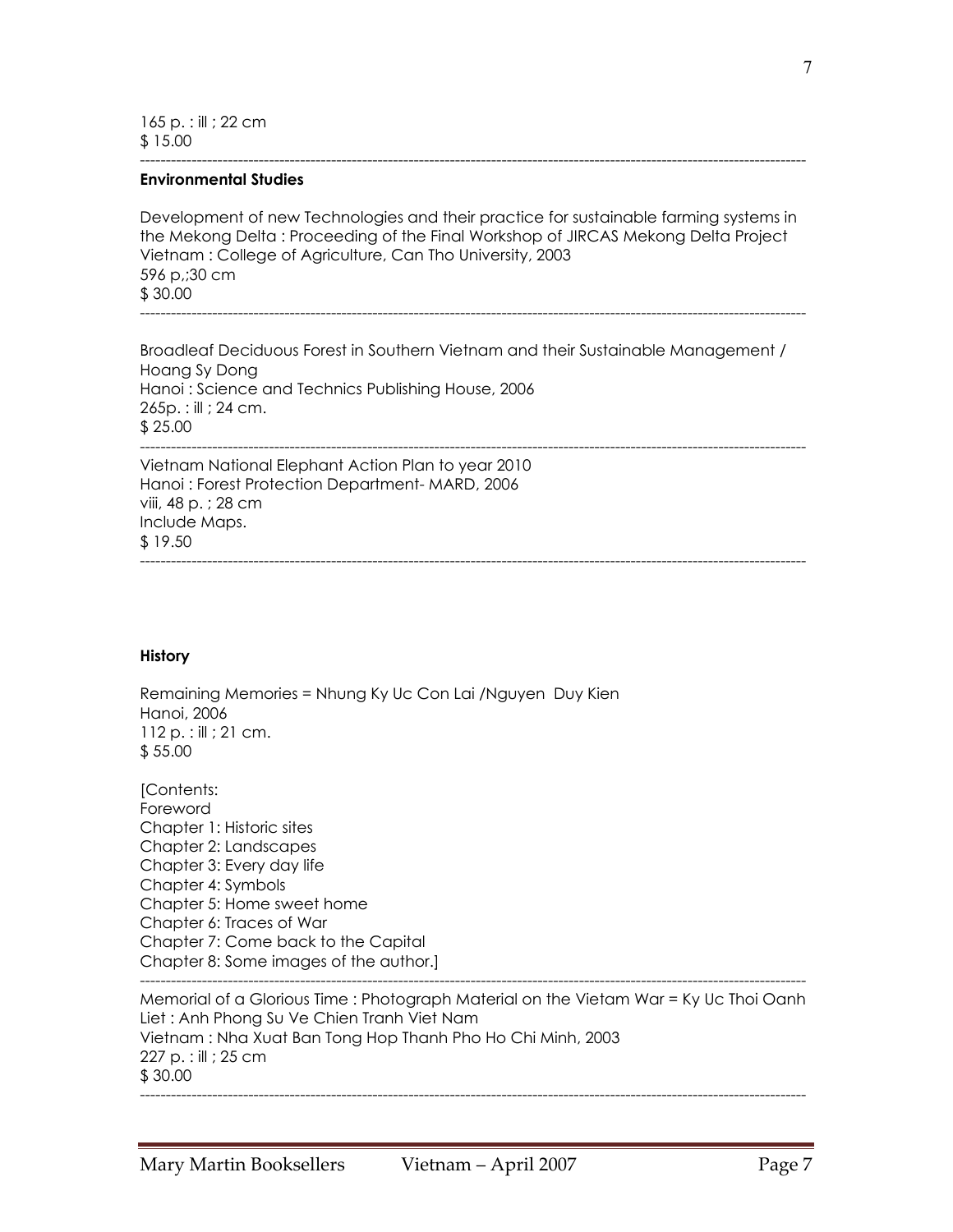Dien Bien Phu : Hinh Anh Va Su Kien :Pictures and Events / Bui Bien Thuy (Chu bien) Vietnam : Nha Xuat Ban Tong Hop Thanh Pho Ho Chi Minh 175 p. : ill and Maps ; 25 cm \$ 29.50

---------------------------------------------------------------------------------------------------------------------------------

---------------------------------------------------------------------------------------------------------------------------------

---------------------------------------------------------------------------------------------------------------------------------

---------------------------------------------------------------------------------------------------------------------------------

Hanoi Guide ,2006 ed. Hanoi : International Women's Club, 2006 228 p. : ill ; 21 cm Includes Index and Maps \$ 22.00

Traditional Pottery Village = Bat Trang : A self Guide Walk Hanoi : Giai Publishers, 2006 v, 47 p. : ill and maps ; 21 cm. \$ 8.00

Tran Quoc : Pagoda Hanoi Hanoi : The Gioi Publishers , 2003 47 p. : ill ; 21 cm. \$ 9.00

Traditional Medicine Street = Pho Lan Ong Ha Noi Hanoi, The Gioi, 2005 45 p. : ill and Maps ; 20 cm. \$ 9.00 ---------------------------------------------------------------------------------------------------------------------------------

#### **Law**

The Guiding Documents of the Law on Commerce (Vietnamese – English) = Cac Van Ban Huong Dan Thi Hanh Luat Thuong Mai (Song ngu Viet – Anh) Hanoi : Nha Xuat Ban Lao Dong , 2006 443 p. ; 24 cm. \$ 15.00 ---------------------------------------------------------------------------------------------------------------------------------

The Latest Legal Documents of the social Republic of Vietnam in relation to Competition = Cac Van Ban Luat Ve Canh Tranh Moin Nhat Cua Nuoc Cong Hoa Xa Hoi Chu Nghia Viet Nam: Song Ngu Viet – Anh Hanoi : Nha Xuat Ban Lao Dong, 2006 289 p. ; 23 cm. \$ 12.00

--------------------------------------------------------------------------------------------------------------------------------- A Selection of Recent Legislation in Vietnam (Vietnamese- English; Vol. 1) = Tuyen Tap Van Ban Phap Luat Moi Nhat Cua Viet Nam (Viet-Anh; Tap 1) : Investment Law, Enterprise Law, Commercial Law. Vietnam : The Gioi Publications, 2006. 1037 p. : ill ; 20 cm. \$ 45.00 ---------------------------------------------------------------------------------------------------------------------------------

#### **Literature**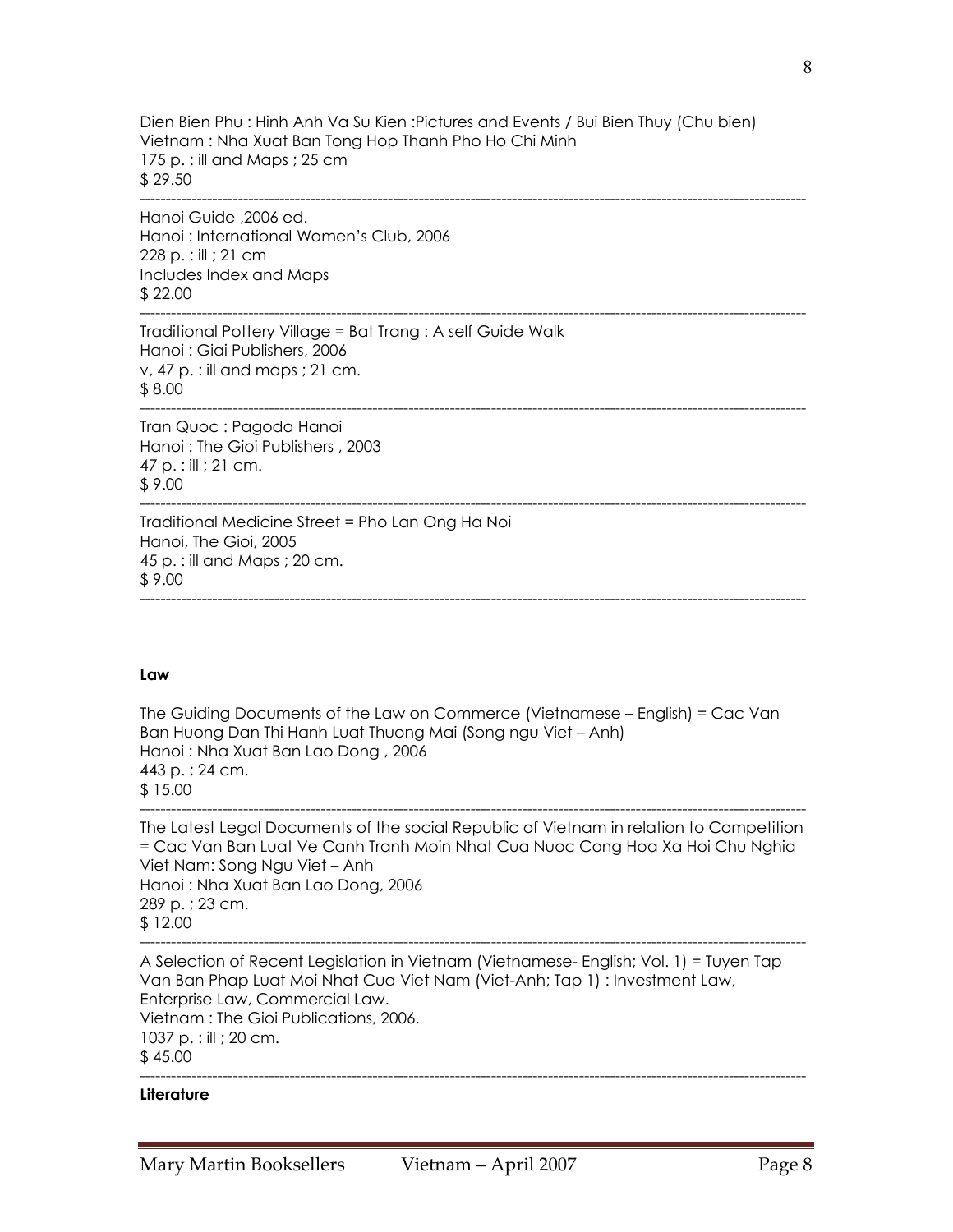A Golden autumn : A selection of short stories from outlook, a monthly magazine published by Viet Nam News Vietnam : Vietnam News Agency Publishing House, 2006 193 p. ; 20 cm \$ 6.00 ---------------------------------------------------------------------------------------------------------------------------------

# **Official Publications**

The 2004 Vietnam Migration Survey Hanoi : General Statistical Office , United Nations Population Fund , 2006 3v. : ill ; 28 cm. 1. International Migration and Related Life Course Events 2. The Quality of Life of Migrants in Vietnam 3. Migration and Health \$ 50.00 (Set) ---------------------------------------------------------------------------------------------------------------------------------

Statistical Data of Employment and Unemployment in Vietnam 1996-2005 = So Lieu Thong Ke Viec Lam Va That Nghiep O Viet Nam Giai Doan 1996-2005 Hanoi: Labour- Social Publishing House, 2006 575 p. ; 29 cm Includes Index \$ 55.00

[Index

Part I: Overview of Labour – Employment Survey 1996- 2005 Part II: Current situation of Employment and Unemployment Part III: Collective data of Labour- Employment and Unemployment

- A. Table of nationwide collective data
- B. Collective table of 8 territories, 3 main economic regions and provinces/cities
- C. Table of situation of frequently business activities (last 12 months) of worker who are from 15 years old and older group by regions.]

--------------------------------------------------------------------------------------------------------------------------------- The Five-year Socio-Economic Development Plan 2006-2010 VietNam : The Socialist Republic of Viet Nam, 2006 xxxi, 309 p. : ill ; 29 cm \$ 40.00

[Contents:

Part I: Assessment of the Implementation of the five-year Socio-Economic Development Plan (2001-2005)

- I. General Assessments
- II. Assessment of the Implementation of the Five-year plan (2001-2005) According to concrete targets, tasks and measures
- III. Lessons Learnt

Part II: The Five-year Socio-economic Development plan 2006-201052

- I. Advantages and Opportunities, difficulties and Challenges to the economy in the new development stage.
- II. General goals, main tasks and Targets
- III. Forecasts of Major Balances of the Economy
- IV. Development orientation of all sectors and fields in the five years of 2006-2010
- V. Regional development Orientation in the five years of 2006-2010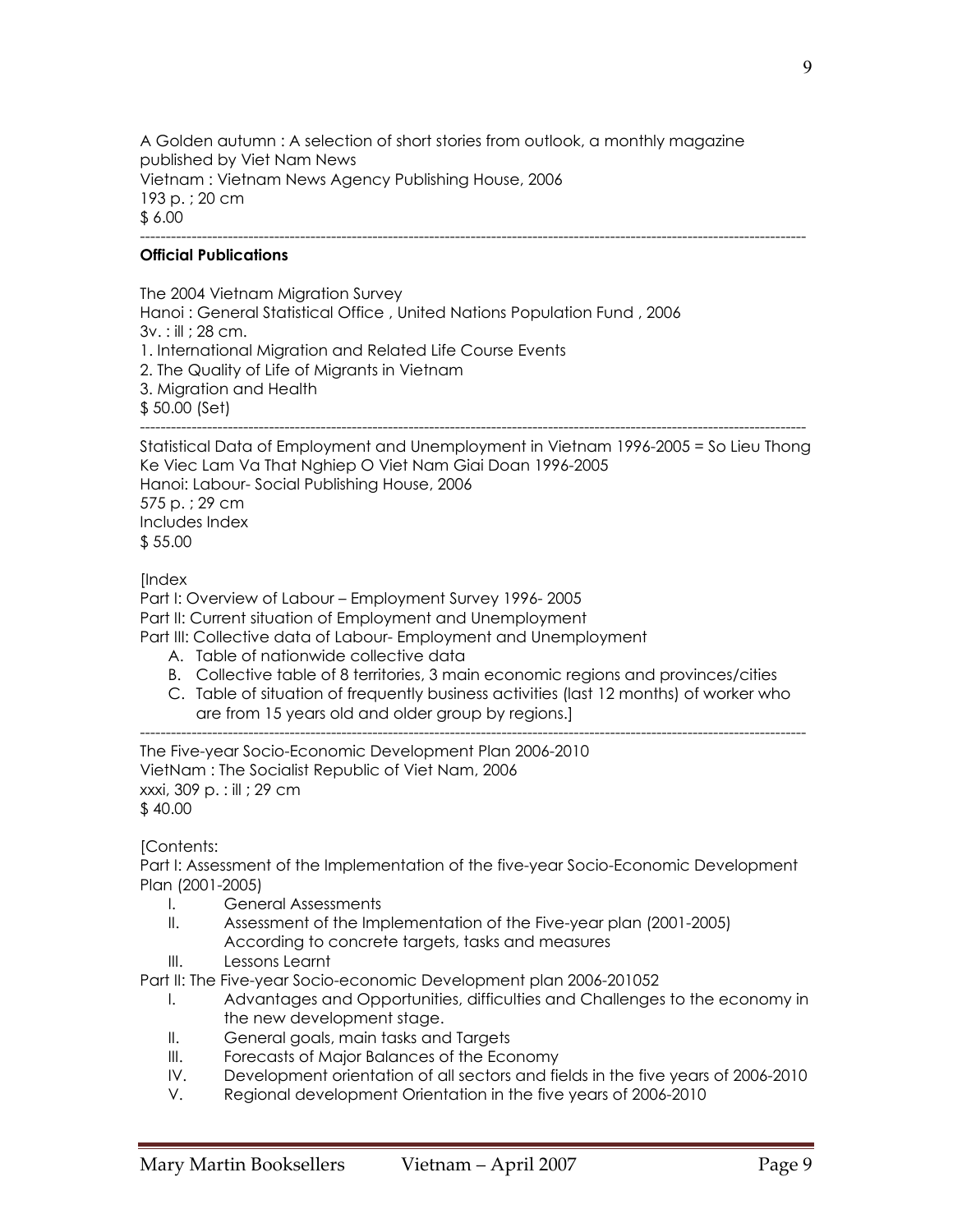- VI. Orientation of investment in and development of socio-economic Infrastructure.
- VII. Development Various forms of enterprises
- VIII. Financial-monetary policies, stabilization and improvement of macro economy and business environment
- IX. Improve and Establish the institutional framework of the socialist-oriented market economy in a comprehensive Manner.

## Appendix]

--------------------------------------------------------------------------------------------------------------------------------- HIV/ AIDS Estimates and Projections 2005-2010 = Uoc Tinh Va Du Bao Nhiem HIV/ AIDS O Viet Nam 2005-2010 Vietnam : Ministry of Health, General Department of Preventive medicine and HIV/AIDS control 72 p. : ill and Maps ; 27 cm \$ 15.00 ---------------------------------------------------------------------------------------------------------------------------------

Strategic Framework for official Development Assistance Mobilization and Utilization 2006- 2010 : Promulgated together with the Prime Minister's Decision No. 290/2006/QD-TTg dated 29th December 2006 Vietnam : Government of Vietnam, 2007 v. ;26 cm English and Vietnamese \$ 15.00 ---------------------------------------------------------------------------------------------------------------------------------

Decree No. 131/2006/ND-CP : Issued by the Government on 9 November, 2006 on the Management and Utilization of official Development Assistance Hanoi : Government of Vietnam, 2006 31 p; 29 cm \$ 10.00

---------------------------------------------------------------------------------------------------------------------------------

Religion and Policies Regarding Religion in Viet Nam Hanoi : Socialist Republic of Viet Nam, Committee for religious affairs, 2006 93 p. : ill ; 21 cm \$ 10.00

[Table of Contents: **Introduction** Chapter 1: Beliefs and Religions in Viet Nam Chapter 2: Policies of the state of Viet Nam Regarding belief and Religion Chapter 3: International Relations of Religious organizations Appendix References.]

--------------------------------------------------------------------------------------------------------------------------------- National Water Resources Strategy towards the year 2020 Hanoi : Culture-Information Publishing House, 2006 64 p. ; 21 cm \$ 12.00 ---------------------------------------------------------------------------------------------------------------------------------

Van Ban Phap Quy Moi Ve Quan Ly Kinh Te –New Regulations on Economic Management Decrees Guiding =Nghi Dinh, Thong Tu Huong Dan Thi Hanh Luat Dau Tu, Luat Doanh Nghiep, Luat Dau Thau Luat Xay Dung Va Cac Van Ban Lien Quan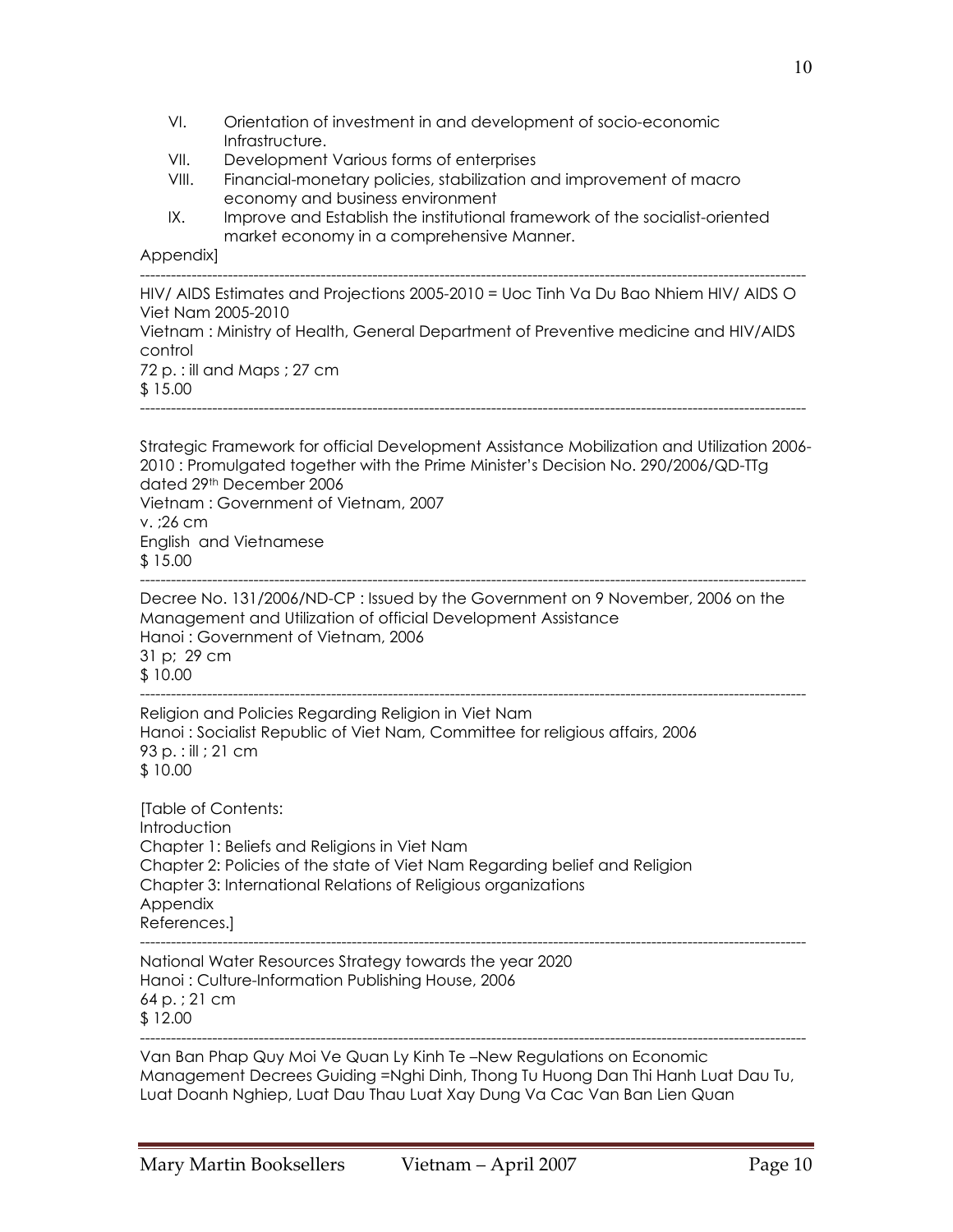Hanoi : Nha Xuat Ban Thong Ke, 2006 628 p. ; 20 cm \$ 15.00

#### **Politics**

The 10<sup>th</sup> National Congress (Selected documents) Hanoi : The Gioi Publishers, 2006 v, 100p. : ill ; 20 cm. \$ 9.00 ---------------------------------------------------------------------------------------------------------------------------------

Deepening Democracy and Increasing Popular Participation in Viet Nam Ha Noi : United Nations Development Programme, 2006 iv, 44 p. : ill ; 30 cm UNDP Viet Nam Policy Dialogue Paper 2006/1 \$ 18.00

[Conents: List of Abbreviations and Acronyms Glossary Exective Summary

- 1. Introduction
- 2. Participatory Democracy in Viet Nam
- 3. Representative Democracy in Viet Nam
- 4. Conclusion : The future of Participatory Democracy and Good Governance in Viet Nam.] ---------------------------------------------------------------------------------------------------------------------------------

---------------------------------------------------------------------------------------------------------------------------------

#### **Sociology**

The Effects of Internet on Youth in Hanoi = Anh Huong Cua Internet Doi Voi Thanh Nien Ha Noi / Bui Hoai Son Hanoi : Social Sciences Publishers, 2006. 196 p. : ill ; 20 cm.

---------------------------------------------------------------------------------------------------------------------------------

\$ 14.00

Vietnam Social Sciences – Bimonthly Review : 2(112) 2006 Hanoi : Vietnamese Academy of Social Sciences, 2006 140 p. .; 24cm. ISSN : 1013-4328 US\$ 40.00 per year

[Contents:

Hong Thao – The nature and Characteristics of Quan Ho Music Tran Linh Quy – Initial Study of the Singing Manner and the Native Land of Quan Ho Quang loc – Let's try to Examine the Origin of Popular Alternative Love Duet Le Thi Chung Examining the Way of Playing Popular Alternate Love Duet in ?Diem Village Nguyen Dinh Phuc - Quan Ho Tones Dang Van Lung – Development in the activities of popular Alternate Love Duet Nguyen Dinh Buu – Further Discussion About the popular alternate love Duet Nguyen Tien Vhieu – Examination of Bac Binh Popular Alternate love Duet. To Ngoc Thanh – The Space of Gong culture in the central Highland of Vietnam Book Review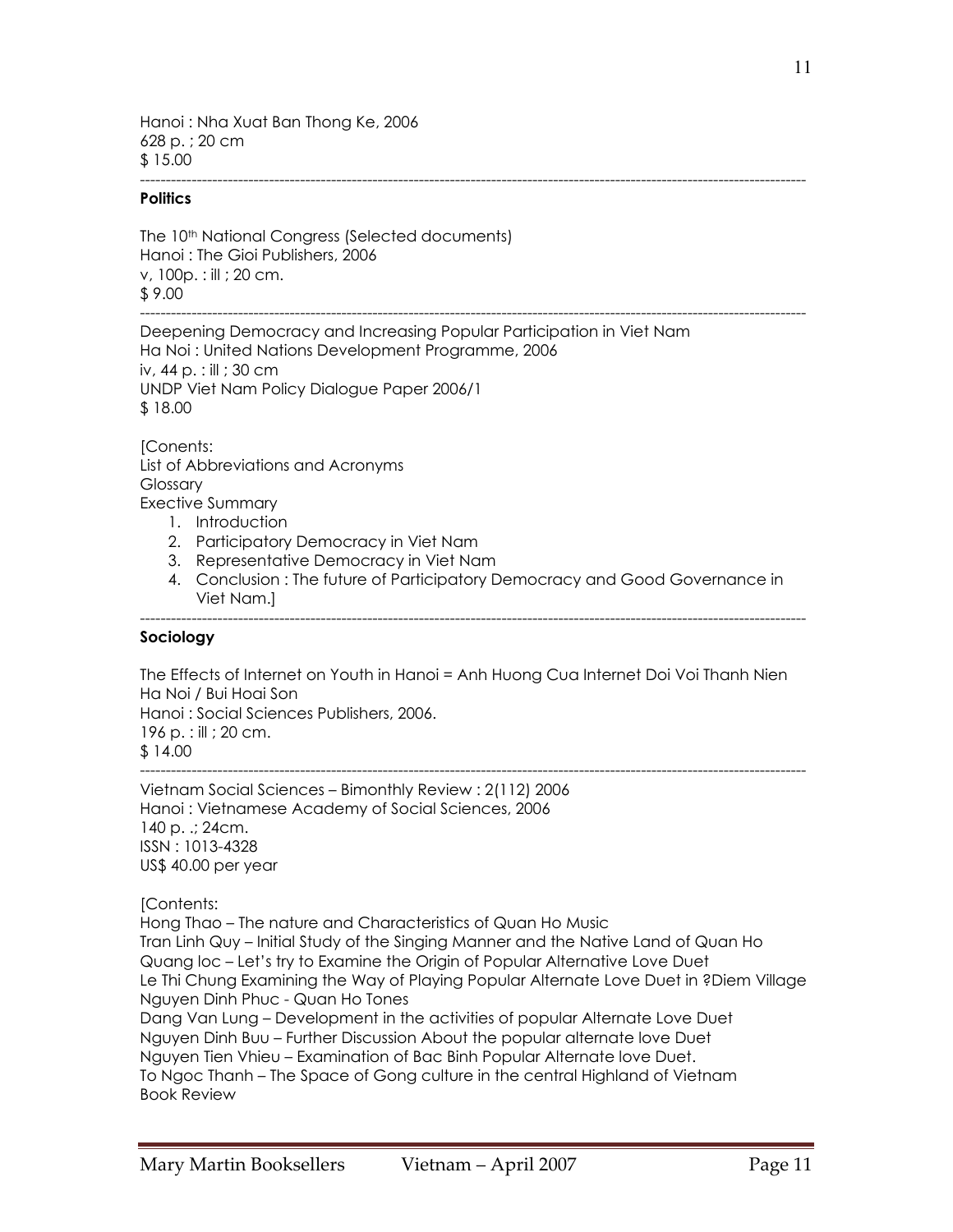Scientific Life Document]

--------------------------------------------------------------------------------------------------------------------------------- HIV/ AIDS in Viet Nam : The Current situation, the national Response, the emerging **Challenges** Hanoi : Vietnam Commission for population, family and children, 2006 55 p. : ill ; 22 cm \$ 12.00 ---------------------------------------------------------------------------------------------------------------------------------

Filling the Gap: The Emerging Civil Society in Viet Nam / Irene Norlund Hanoi : United Nations Development Programme, 2007 ii, 36 p. ; 29 cm \$ 12.00

[Table of Contents: List of acronyms Executive summary and recommendations Introduction

- 1. Socio-political environment
- 2. Civil Society Index study
- 3. The four dimensions of civil society-SAG analysis
- 4. Conclusion
- 5. Strengthening the Vietnamese civil society organizations: policy recommendations to the Government, donors and civil society

Annex 1: Workshop on capacity building and strengthening the participation of NGOs for the socio-economic development in Viet Nam.

Annex 2: Stakeholder Assessment Group members

Annex 3: Major regulations for organizations 1990-2005

Annex 4: CIVICUS methodology

Annex 5: Civil society organizations in Viet Nam

Annex 6: List of literature.]

--------------------------------------------------------------------------------------------------------------------------------- The Situation of Families and Children affected by HIV/ AIDS in VietNam : A National **Overview** 

Hanoi : BO Lao Dong Thuong Bina Va Xa Hoi (Molisa), UNICEF, 2005

227 p. ; 30 cm

\$ 30.00

[Table of Contents:

- I. Purpose, Objectives and Approach
- II. The Status of the HIV/AIDS Epidemic in Viet Nam
- III. AIDS- Affected Children and their Caregivers in Viet Nam
- IV. Building Community-Based Responses in Viet Nam.
- V. Recommendations]

#### **Women's Studies**

Vietnam Gender Statistics in the early years of 21st Century = So Lieu Thomg Ke Gioi Cua Viet Nam Nhung Nam Dau The Ky 21. Hanoi : Women's Publishing House, 2005. 446 p. : ill ; 28 cm. \$ 35.00

---------------------------------------------------------------------------------------------------------------------------------